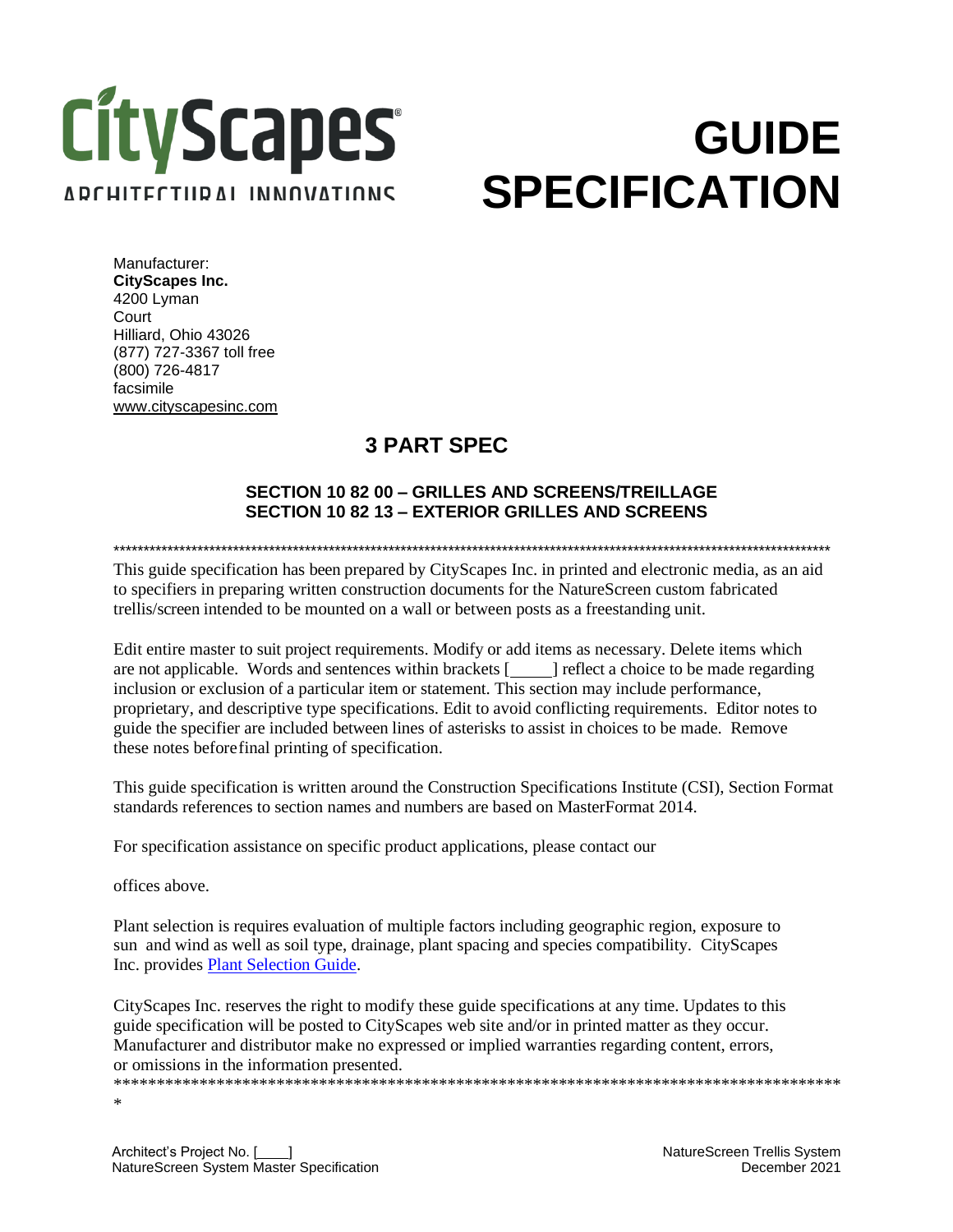## **PART 1 - GENERAL**

#### 11 SUMMARY

- A. NatureScreen panels include:
	- 1. Single or double layer of [stainless steel] [painted steel] [galvanized] wire mesh for supporting plant growth, [single layer of printed graphic thermoplastic]
	- 2. Powder coated Extruded Aluminum frame with retention groove designed to capture wire mesh on one or two sides.
	- 3. Mounting method includes powder coated [wall mount bracket] or [extruded aluminum post system]
	- 4. Recommended clips and spacers
- B. Related Sections:
	- 1. Section 03 30 00, Cast In Place Concrete (concrete footings)
	- 2. Section 32 93 00, Plants

#### 1.2 REFERENCES

- A. American Society for Testing and Materials: Standard Specificationsfor
	- 1. ASTM B 221-96 Aluminum and Aluminum Alloy Extruded Bars, Rods, Wire Profiles, and Tubes.
- B. The Aluminum Association, Inc.
	- 1. AA ADM-1516166 (1994) Aluminum Design Manual
- C. American Society of Civil Engineers.
	- 1. ASCE 7-95 Minimum Design Loads for Buildings and Other Structures.

#### 1.3 SYSTEM DESCRIPTION

- A. Design Criteria:
	- 1. Manufacturer is responsible for the structural design of all materials, assembly and attachments to resist snow, wind, suction and uplift loading at any point without damage or permanent set.
	- 2. Framing shall be designed in accordance with the Aluminum Design Manual to resist the following loading:
	- a. ASCE 7-95 Minimum Design Loads for Buildings and Other Structures; American Society of Civil Engineers.

#### 1.4 SUBMITTALS

- A. Product Data: Submit manufacturer's catalog data, detail sheets, specification and other data sufficient to indicate compliance with these specifications.
- B. Shop Drawings: Indicate layouts heights, component connection details, and details of interface with adjacent construction. Mark data to indicate:
	- 1. Wall or ground area to be screened
	- 2. Number of individual panels desired
	- 3. Type of mount including [wall material to be attached to] [direct bury or surface mount post system]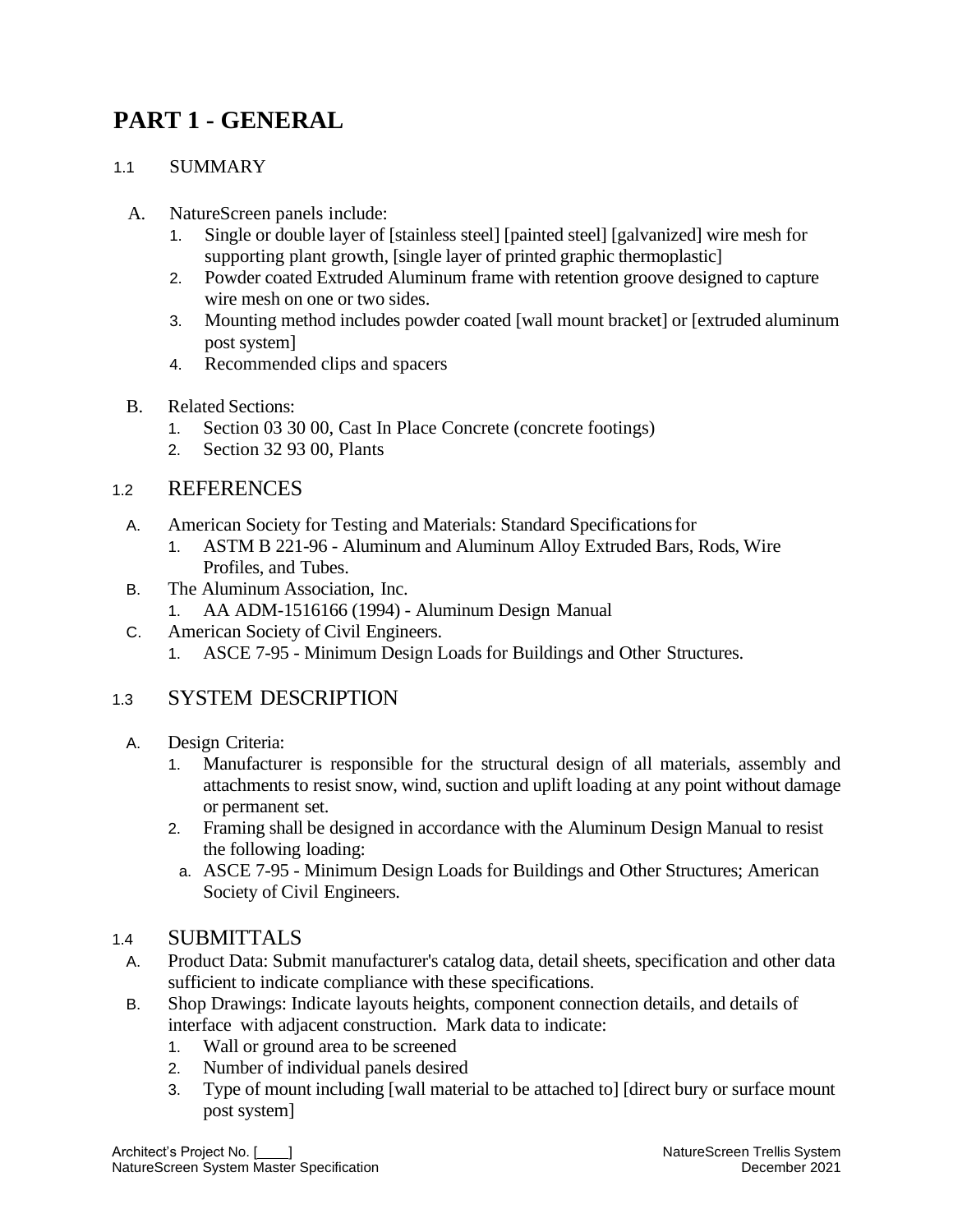- C. Samples:
	- 1. Samples of Materials: [thermoplastic] [mesh]
	- 2. Color Selection: Submit paint chart with full range of colors available for Architect's selection.
- D. Closeout Submittals: Warranty documents, issued and executed by manufacturer, countersigned by Contractor.

#### 1.5 QUALITY ASSURANCE

- A. Regulatory Requirements: Comply with requirements of building authorities having jurisdiction in Project location.
- B. Manufacturer Qualifications: Minimum five (5) years documented experience producing systems specified in this section.

#### 1.6 DELIVERY, STORAGE AND HANDLING

- A. Delivery: Deliver materials to site in manufacturer's original, unopened containers and packaging, with labels clearly indicating manufacturer andmaterial.
- B. Storage and Handling: Keep product in original package until ready to install to protect materials and finishes during handling and installation.

#### 1.7 PROJECT CONDITIONS

A. Field Measurements: Take measurements of actual openings to be screened. Indicate measurements on shop drawings fully documenting any field condition that may interfere with the screen system installation.

#### 1.8 COORDINATION

- A. Installer for work under this Section shall be responsible for coordination of panel and framing sizes and required options with the Contractor's requirements.
- B. Submit shop drawings to the Contractor and obtain written approval of shop drawing from the Contractor prior to fabrication.

#### 1.9 WARRANTY

- A. If any part of the NatureScreen system fails because of a manufacturing defect within one year from the date of substantial completion, the manufacturer will furnish without charge the required replacement part(s). Any local transportation, related service labor or diagnostic call charges are not included.
- B. This warranty does not cover failure of your NatureScreen System if it is damaged by the Owner, or if the failure is caused by improper installation. In no event shall Warrantor be liable for incidental or consequential damages.

#### **PART 2 - PRODUCTS**

#### 2.1 ACCEPTABLE MANUFACTURERS

- A. NatureScreen System, CityScapes Incorporated, 4200 Lyman Ct. Hilliard, OH 43026. 1-877- 727-3367 [www.cityscapesinc.com](http://www.cityscapesinc.com/)
- B. Substitutions: Submit in accordance with Section 01 25 00 [01600].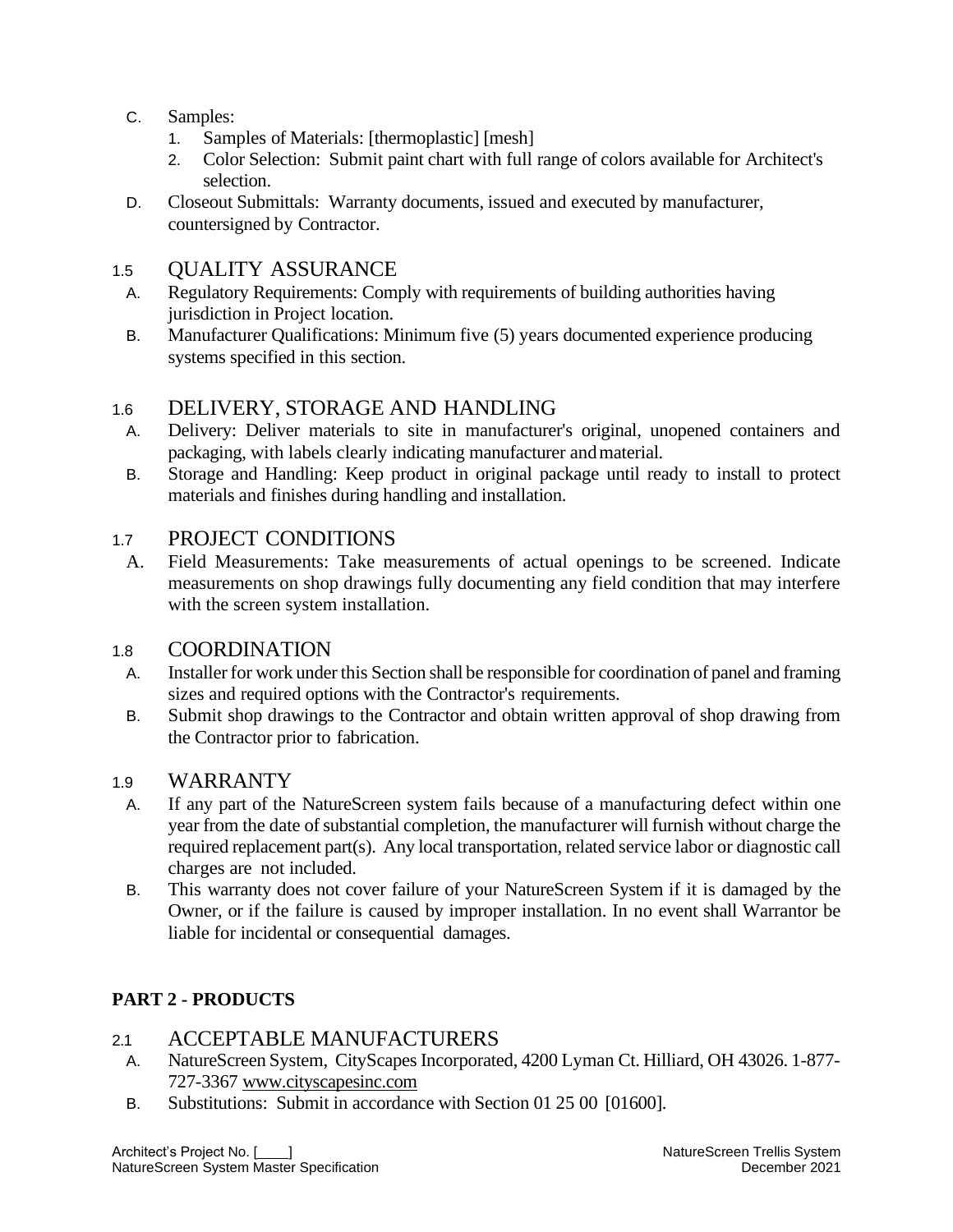#### 2.2 MATERIALS

- A. Extruded Aluminum Frame: Aluminum Alloy 6005- T5, 0.063" thick 1. Frame width: 3 inch (76 mm).
- B. Extruded Aluminum Post (post mount system): Aluminum Alloy 6005- T5, [0.090'] [0.125"] thick.
	- 1. Post dimension: [3.5" x 3.5"] [5.5" x 5.5"]
- C. Wall mount bracket: Aluminum Alloy 6005- T5, 0.090", powder coat finish
- D. Metal Mesh Panels: [Stainless Steel] [Painted Steel] [Galvanized Steel]
	- 1. Mesh wire size: 10 gauge to 6 gauge
	- 2. Mesh wire grid size: [1" x 2"] [1" x 3"] [2" x 2"] [4" x 4"]
	- 3. Maximum panel size: Up to  $5' \times 10'$  in a single panel
- E. Threaded Fasteners: All screws, bolts, nut and washers shall be Stainless Steel.

#### 2.3 FABRICATION

- A. Provide factory-formed panel systems with continuous interlocking panel connections and indicated or necessary components: Form all components true to shape, accurate in size, square and free from distortion or defects. Cut panels to precise lengths indicated on approved shop drawings.
- B. Fabricate all panels to slide horizontally to allow access to unit access panels behind.
- C. Panel Design, Style, Trim:

#### **Make selections below from manufacturer's full available options. Styles and design can also be custom fabricated to customer's preferences. Accessories and decorative add-ons are optional.**

- 1. Panel Style: [Wall Mount] [Post Mount] [Custom].
- 2. Panel Design (select all that apply): [Straight] [Arched Top] [Interior Illumination] [External Illumination] [Graphic Insert] [Custom]
- 3. Frame thickness: [3 inch] [Custom]
- 4. Wire Mesh spacing: [1" x 2"] [1" x 3"] **[2" x 2"]** [4" x 4"]
- 5. Decorative frame Cut Out Profile: [Custom]
- 6. Integrated Lighting: [Internal perimeter LED] [LED Downlight] [Custom]

#### 2.4 FINISHES

- A. Aluminum Framing: Powder Coated finish
	- 1. Color: Selected from full range of manufacturer's standard colors.
	- 2. [Color: Custom color as selected by Architect.]

#### **PART 3 - EXECUTION**

#### 3.1 EXAMINATION

- A. Installer's Examination: Examine conditions under which construction activities of this section are to be performed.
	- 1. Submit written notification to Architect and Screen manufacturer if such conditions are unacceptable.
	- 2. Beginning erection constitutes installer's acceptance of conditions.